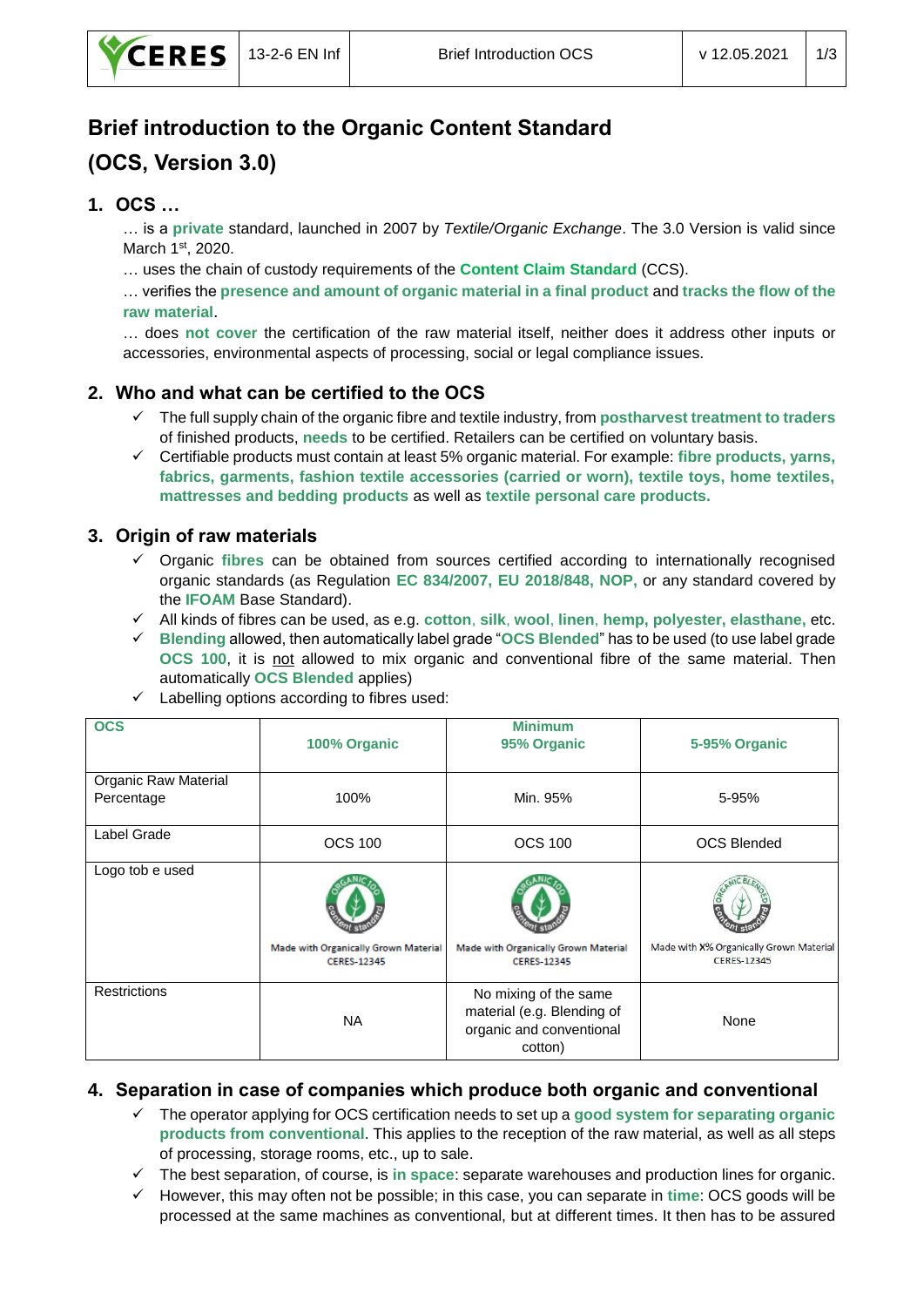

that relevant equipment needs to be cleaned systematically before processing OCS goods. The company has to take adequate measures to **prevent contamination** during transport, storage and production.

#### **5. Identification**

- ✓ OCS products must be **clearly identified** and **tracked** as they move through production.
- ✓ This may include, but is not limited to, **direct labelling** of OCS products, machines, storage vessels, or storage areas.
- ✓ Labels and signs must be **visible** and **understandable** by all workers operating in the area.

#### **6. Traceability**

✓ As a minimum, **traceability** must be assured one step back and one step fourth at each stage of the supply chain.

#### **7. Training of Staff**

- ✓ Workers need to be trained regarding the requirements of the standard (incl. documentation of the training)
- ✓ The operator shall appoint a **responsible person** for the certification

#### **8. Documentation**

- ✓ OCS units need a **functioning and comprehensible system** for documenting and identifying OCS goods.
- ✓ **Written procedures and working instructions** must be in place to ensure integrity and identity of OSC products. Wherever parallel production of organic and conventional products takes place, bags, containers, boxes with organic products have to be **labelled** at all steps through your facility in order to avoid contamination. This includes the full production at each step.
- ✓ The operator has to keep full documentation of quantity, origin and flow of goods. **Supplier certificates, way bills, reception notes, processing records, storage books, and invoices** have to be kept. All these records have to refer to the OCS condition of the product. All records need to be retained for a minimum of at least 5 years.
- ✓ OCS units need a good **book keeping** system, allowing for evaluation of quantities of purchased (raw material vs. quantities of finished product sold) in order to check **mass balance calculations**. For each production step, the records must demonstrate the balance between the inputs and the outputs containing the declared final amount of Claimed Material. All calculations are done based on the **weight of the materials** and must also take into account stock levels and rejected goods.
- ✓ Except for open raw material arriving directly from the field, only **packed or sealed** and **labelled** products must be accepted for OCS processing; unlabelled products should be returned to the supplier.
- ✓ Transport routes and transport means must be **documented**.

#### **9. Labelling**

- ✓ When an OCS logo is used, a **reference to the Certification Body** that has certified the goods (e.g. Certification Body's name and/or logo) and a reference to the **certified organization** (e.g. organization's name and/or certification number) as well as the **label grade** must be used.
- ✓ **Brands and retailers** may only have logos applied to goods that have been certified to the end of the supply chain (incl. last step of ownership).
- ✓ **Individual components of a product** may be identified as certified to the OCS only in a manner that makes it completely clear that it is only the identified component that contains organic material, and not the whole product. For example, only the upper of a shoe is made with 100% organic cotton.

**Please take into account the regulations formulated by the standard regarding the usage of the logo (see http://textileexchange.org/integrity/)!**

#### **10.Procedure**

Please note the respective document on our website.